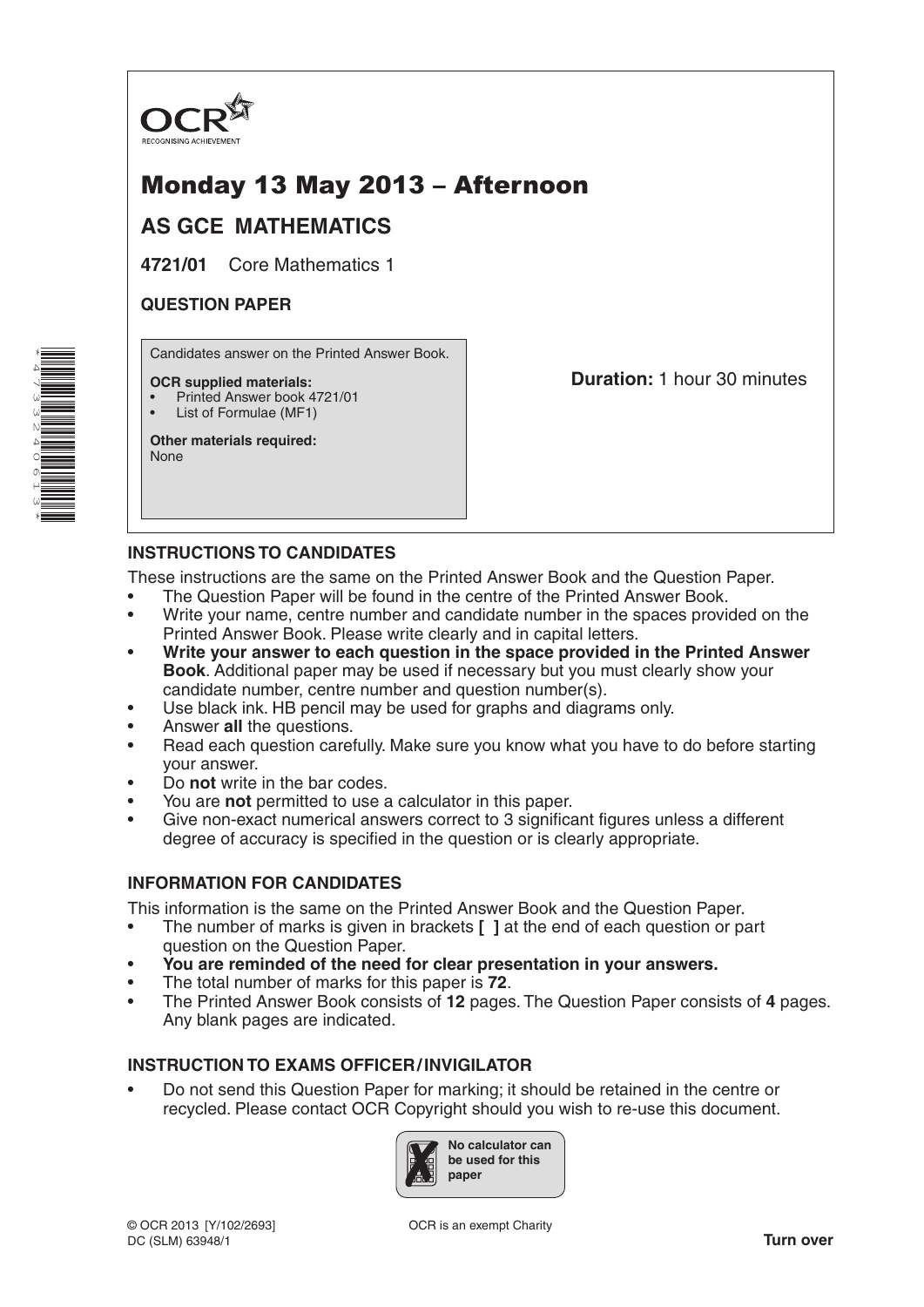**1** Express each of the following in the form  $a\sqrt{5}$ , where *a* is an integer.

$$
(i) \quad 4\sqrt{15} \times \sqrt{3} \tag{2}
$$

(ii) 
$$
\frac{20}{\sqrt{5}}
$$
 [1]

(iii) 
$$
5^{\frac{3}{2}}
$$
 [1]

- **2** Solve the equation  $8x^6 + 7x^3 1 = 0$ . [5]
- **3** It is given that  $f(x)$ *x*  $=\frac{6}{x^2}+2x$ . **(i)** Find f'(x).  $[3]$ 
	- **(ii)** Find  $f''(x)$ . **[2]**
- **4** (i) Express  $3x^2 + 9x + 10$  in the form  $3(x+p)^2 + q$ . [3]
	- **(ii)** State the coordinates of the minimum point of the curve  $y = 3x^2 + 9x + 10$ . [2]
	- (iii) Calculate the discriminant of  $3x^2 + 9x + 10$ . [2]

5 (i) Sketch the curve 
$$
y = \frac{2}{x^2}
$$
. [2]

- **(ii)**  The curve *y*  $=\frac{2}{x^2}$  is translated by 5 units in the negative *x*-direction. Find the equation of the curve after it has been translated. **[2]**
- **(iii)** Describe a transformation that transforms the curve *y*  $=\frac{2}{x^2}$  to the curve  $y = \frac{1}{x^2}$ . [2]
- **6** A circle *C* has equation  $x^2 + y^2 + 8y 24 = 0$ .
	- **(i)** Find the centre and radius of the circle. **[3]**
	- **(ii)** The point *A* (2, 2) lies on the circumference of *C*. Given that *AB* is a diameter of the circle, find the coordinates of *B.* **[2]**
- **7**  Solve the inequalities
	- **(i)**  $3 8x > 4$ , **[2]**
	- **(ii)**  $(2x-4)(x-3) \le 12$ .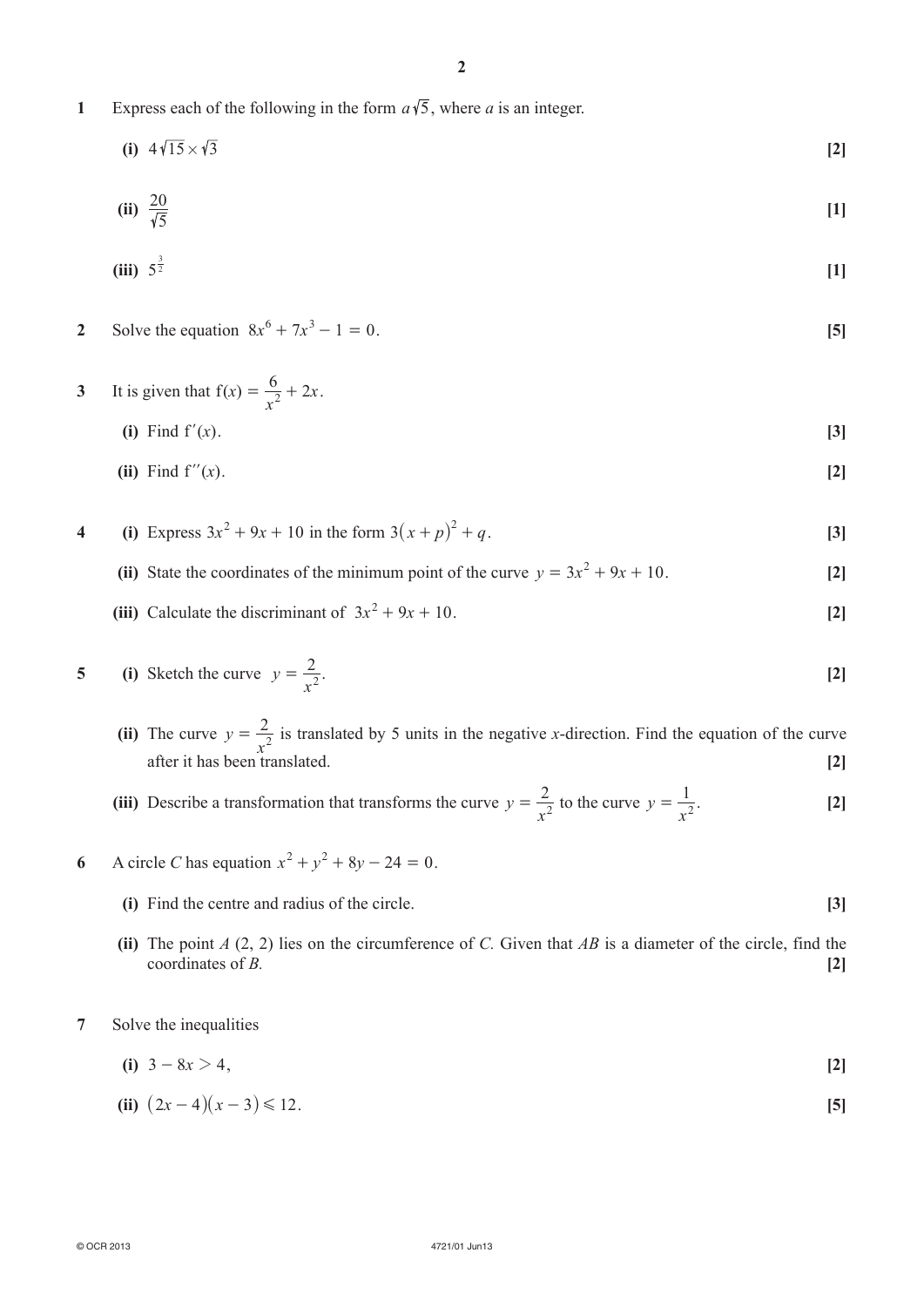- **8** *A* is the point (−2, 6) and *B* is the point (3, −8). The line *l* is perpendicular to the line  $x 3y + 15 = 0$ and passes through the mid-point of *AB*. Find the equation of *l*, giving your answer in the form  $ax + by + c = 0$ , where *a*, *b* and *c* are integers. [7]
- **9** (i) Sketch the curve  $y = 2x^2 x 6$ , giving the coordinates of all points of intersection with the axes. [5]
- **(ii)** Find the set of values of *x* for which  $2x^2 x 6$  is a decreasing function. **[3]**
- **(iii)** The line  $y = 4$  meets the curve  $y = 2x^2 x 6$  at the points *P* and *Q*. Calculate the distance *PQ*. [4]
- **10** The curve  $y = (1 x)(x^2 + 4x + k)$  has a stationary point when  $x = -3$ .
	- **(i)** Find the value of the constant  $k$ . **[7]**
	- **(ii)** Determine whether the stationary point is a maximum or minimum point. **[2]**
	- **(iii)** Given that  $y = 9x 9$  is the equation of the tangent to the curve at the point *A*, find the coordinates of  $A$ .  $[5]$